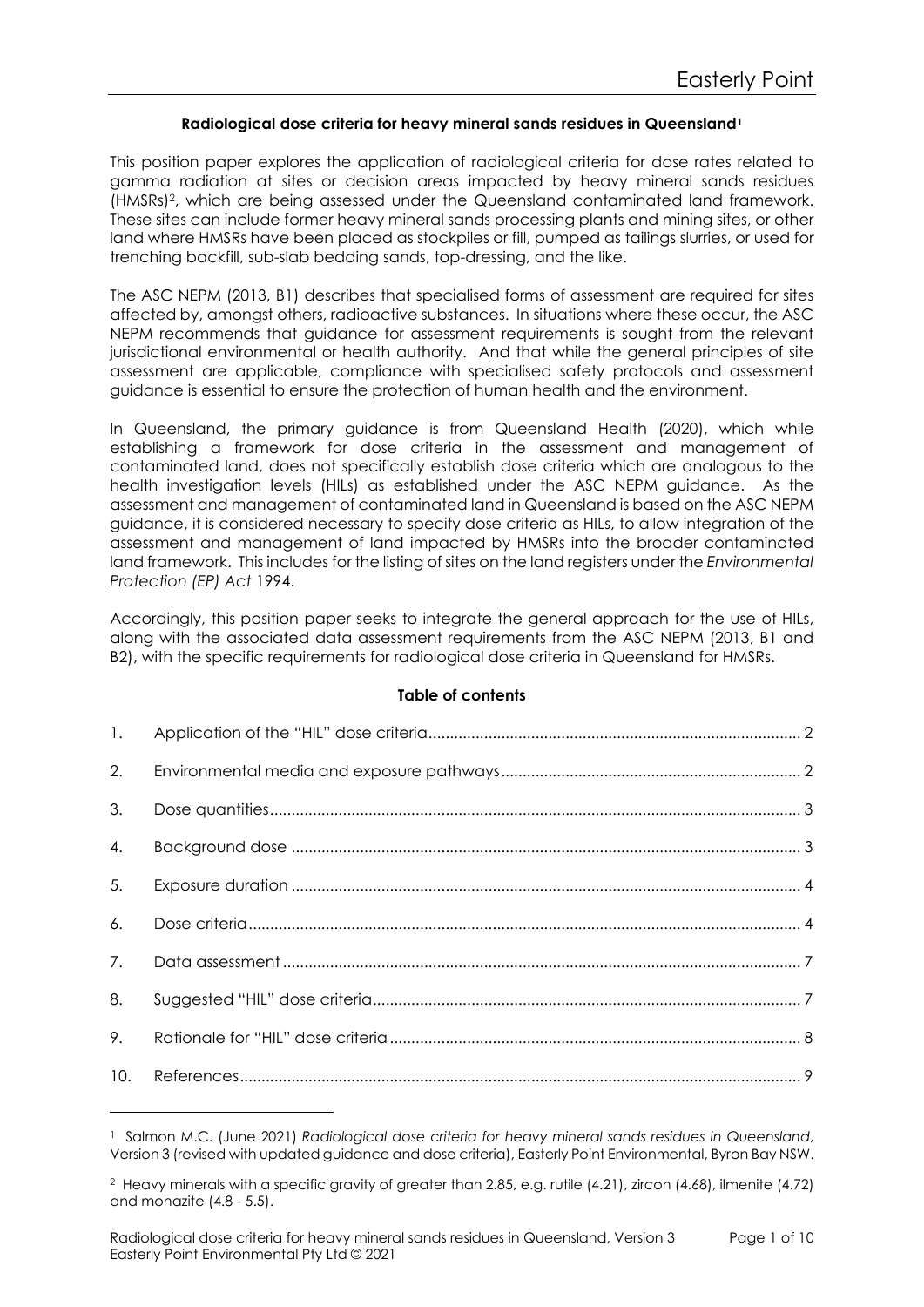# 1. Application of the "HIL" dose criteria

The suggested dose criteria relate only to existing exposure situations3 which are being addressed under the Queensland contaminated land framework. Remediation or disposal activities, including the transport of radioactive materials, should be considered as planned exposure situations4, and therefore subject to current environmental and radiation safety legislation (Queensland Health 2020).

The following are not addressed by this position paper, for which specific technical and regulatory advice should be sought:

- emergency exposure situations;
- other forms of radiological contamination, including alpha and beta radiation;
- other industries or processes with radioactive sources or other forms of naturally occurring radioactive materials (NORMs); and
- heavy mineral sands sites or facilities where planned exposure situations exist, such as where current regulated practices are occurring.

Application of this position paper is also based on the reasonable assumption that the sites or decision areas have been appropriately investigated by suitably qualified and experienced practitioners5, including both at surface and depth. All radiological investigations should include the development of site-specific, robust conceptual site models (CSMs) in accordance with the ASC NEPM (2013, A and B1), and should be supported by sufficient evidence using a weight of evidence approach.

ANZG (2018) describes weight of evidence as:

the process to collect, analyse and evaluate a combination of different qualitative, semi-quantitative or quantitative lines of evidence to make an overall assessment of contamination. Applying a weight of evidence process incorporates judgements about the quality, quantity, relevance and congruence of the data contained in the different lines of evidence.

### 2. Environmental media and exposure pathways

The nature of heavy mineral sand grains means they are not readily soluble, such that contamination of surface water and groundwater is not normally a major concern in the assessment of land contamination in relation to heavy mineral sands. Other potential pathways include ingestion of minerals and indirect pathways such as in food or water, although for mineral sands, because of their insoluble nature, these pathways are not generally considered to be realistic.

Whereas inhalation of dust containing long-lived alpha-emitting radionuclides is a potential exposure pathway, the heavy nature of the minerals, and the relevant concentrations, means that dust is not a realistic exposure pathway where the dry processing of heavy mineral sands does not occur. Another potential exposure pathway is inhalation of the short-lived decay products of radon gas. However, this requires poorly ventilated areas to allow build up, and is

 $^3$  Existing exposure situations – a situation of exposure that already exists when a decision on the need for control needs to be taken, e.g. due to residual radioactive material that derives from past practices that were not subject to regulatory control (ARPANSA 2017).

<sup>4</sup> Planned exposure situations – a situation of exposure that arises from a planned operation of a source or from a planned activity that results in an exposure due to a source. Since provision for protection and safety can be made before embarking on the activity concerned, associated exposures and their probabilities of occurrence can be restricted from the outset (ARPANSA 2017).

<sup>5</sup> Including membership of the Australasian Radiation Protection Society (ARPS), or similar, and certification as a practitioner in the contaminated land field, e.g. CEnvP or CPSS (see Page 10).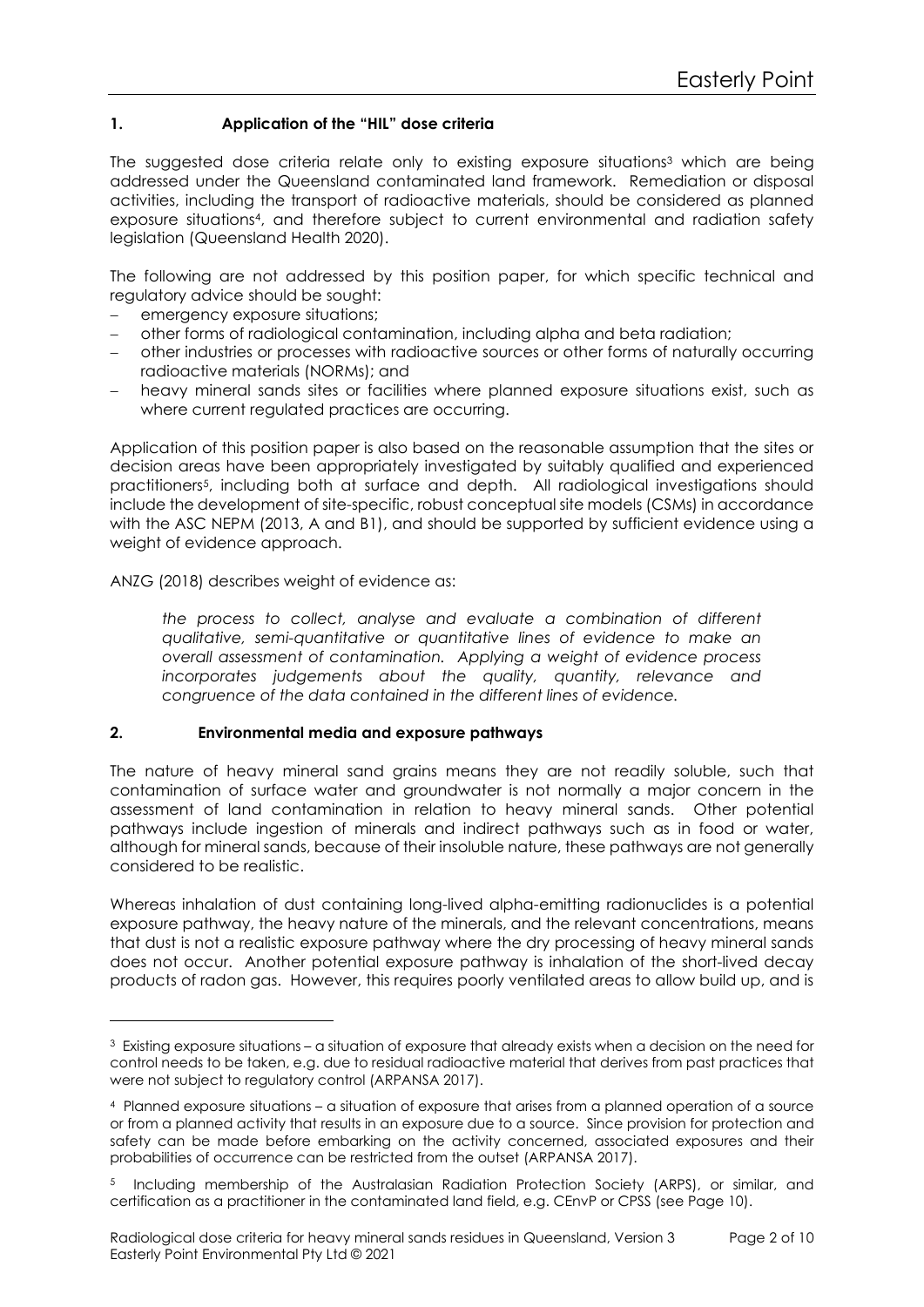not generally a characteristic of these minerals as the radioactive gas radon is mostly retained within the mineral sand grains.

For HMSRs, it is exposure to external gamma radiation from the concentrates and the like that is generally targeted, with the media of concern being soils and fill materials. Nevertheless, this approach needs to be confirmed on a site-specific basis, to confirm that surface waters, groundwaters and air are not specific media of concern. This should include the development of a site-specific, robust CSM.

## 3. Dose quantities

Radiation exposure is measured as an absorbed dose, which is equivalent to the energy in joules (J) deposited in a kilogram (kg) of a substance by the radiation. The dose units are expressed as grays (Gy) for absorbed dose, but also as sieverts (Sv) for equivalent dose (H), which is absorbed dose multiplied by a radiation weighting factor (WR), or Sv for effective dose (E), which is the equivalent dose multiplied by a tissue weighting factor (WT).

As the WR for gamma radiation is 1, Sv are at times considered to be effectively interchangeable with Gy for HMSRs when considering H equivalent dose. Conversion from Gy to Sv is undertaken when E effective dose is being considered, noting that UNSCEAR (1982) describes that "The primary assessment of radiation exposure of individuals should be carried out in terms of absorbed dose".

Where the assessment of the distribution of absorbed dose in body tissue is considered as stochastic effects, that is the likelihood of radiation related cancers, E effective dose is considered. Any such assessment must consider the photon energy and angular distribution of the flux of all electromagnetic and particle radiation, as well as assumptions about depth of exposure, time of exposure, mass energy absorption, backscatter radiation, direction of radiation, movement of the irradiated person, organs exposed, and the like.

In these instances, UNSCEAR (1982) selected 0.7 for conversion of Sv to Gy, as the "most appropriate average value of the quotient of effective dose equivalent rate to absorbed dose rate in air for males and females". UNSCEAR (2000) revised this value based on age categories, and described that:

The Committee has used a coefficient of 0.7 Sv Gy–1 to convert absorbed dose in air to effective dose equivalent and effective dose. This result was based on an analysis in the UNSCEAR 1982 Report, and more recent calculations have confirmed the validity of this value for adults. However, newer calculations using Monte Carlo radiation-transport codes indicate that higher values should be used for infants and children. These values, for average energies of gamma rays, are 0.9 Sv Gy-1 for infants and 0.8 Sv Gy-1 for children.

As dose criteria are established as E effective dose in Sv, it is necessary to convert between Sv and Gy where field measurements are recorded in Gy. Use of 0.8 Sv Gy-1 is suggested as the mid-point value, which is considered to be both conservative and yet realistic.

## 4. Background dose

Radiological assessments also need to consider naturally occurring terrestrial and cosmic radiation, with ARPANSA (2008) describing the average annual dose in Australia from terrestrial gamma radiation as approximately 0.3 mSv, and from cosmic radiation at sea level as approximately 0.3 mSv. The determination of background, that is ambient background concentrations (ABCs), should be by direct measurement at "a clean reference site with a comparable soil type to the site being examined" (NEPC 2013, B5b).

However, as some former heavy mineral sand sites can display large variations of naturally occurring exposed heavy minerals, a default value for coastal South East Queensland of 0.133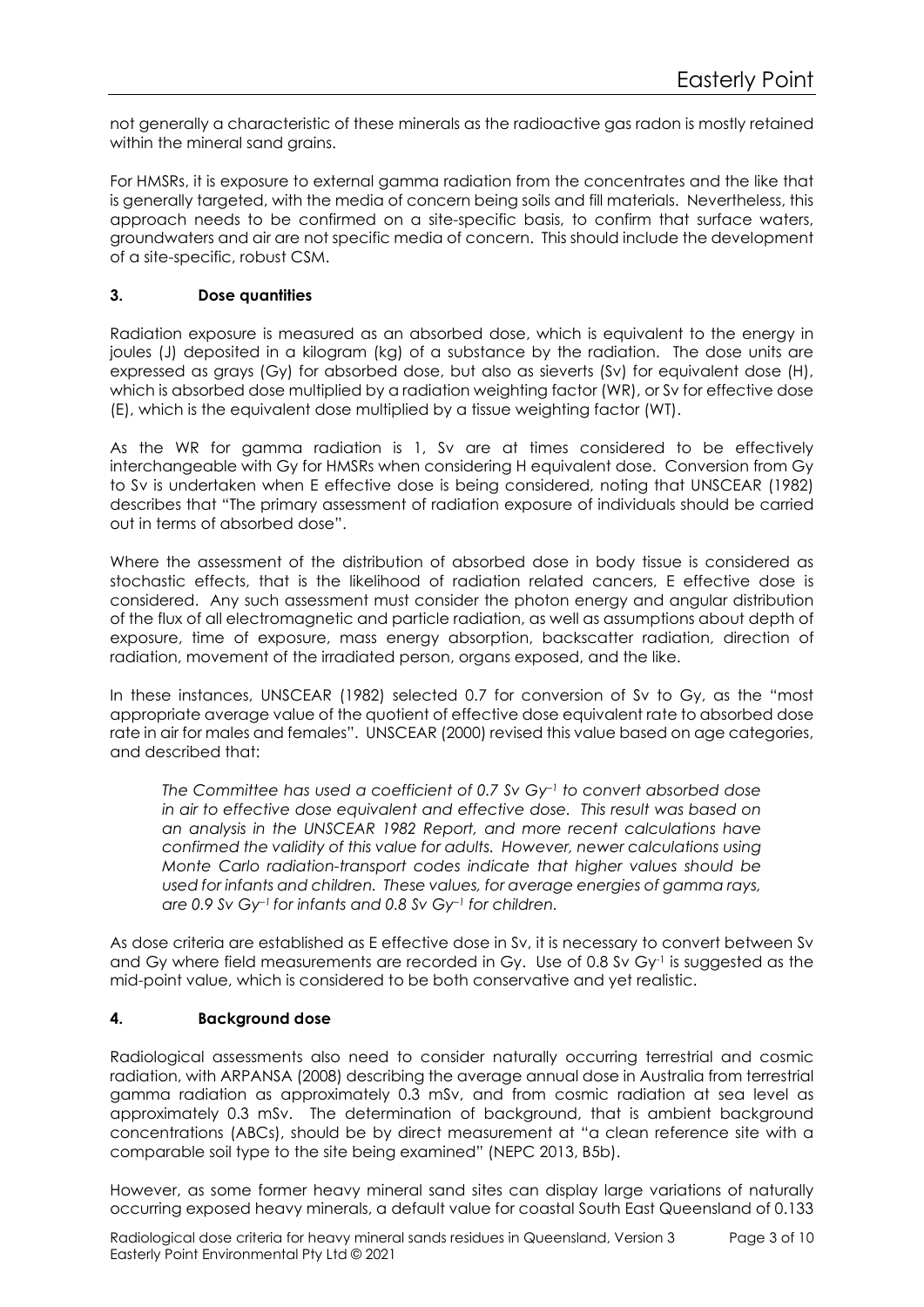µGy/h is suggested. This consists of 0.095 µGy/h terrestrial air kerma<sup>6</sup> rate, considered the 95<sup>th</sup> percentile of Queensland air kerma rates (Kleinschmidt and Watson 2016), plus a cosmic contribution of 0.038 µGy/h for coastal South East Queensland.

Where considered appropriate, the method recommended within the ASC NEPM may be used for determining the background dose rate, rather than this default value; assuming sufficient sampling and technical rigour is used in determining the average background dose rate, including sufficiently representative and precise data (see for example, Salmon 2020).

# 5. Exposure duration

In determining potential exposures from measured or derived dose rates, it is necessary to include the likely, realistic exposure duration, with exposure duration being variable depending on the proposed land use and the relevant guidance.

In the assessment of site contamination, if land is to be certified as requiring no management, then full time occupancy should be assumed; as if hours are specified less than full time occupancy, what management techniques exist to ensure that the expected and the actual occupancies are essentially identical? However, where management is to be enacted, there is scope for the specification and documentation of more realistic exposure durations.

Table 1 shows potential exposure durations based on the ASC NEPM (2013, B7) and ARPANSA (2017).

|                                                                                  | Days   | Hours per day <sup>1</sup> | Total hours<br>per year |
|----------------------------------------------------------------------------------|--------|----------------------------|-------------------------|
| Full time occupancy                                                              | 365.24 | 24                         | 8,766                   |
| ASC NEPM (2013, B7) Guideline on Derivation of Health-Based Investigation Levels |        |                            |                         |
| Residential HIL-A, accessible soil                                               | 365    | 20/4                       | 8,760                   |
| Residential HIL-B, non-accessible soil                                           | 365    | 20/1                       | 7.665                   |
| Open space/recreational HIL-C                                                    | 365    | 0/2                        | 730                     |
| Commercial/industrial HIL-D                                                      | 240    | 8/1                        | 2.160                   |
| ARPANSA (2017) Guide for Radiation Protection in Existing Situations             |        |                            |                         |
| Residential                                                                      |        |                            | 7,000                   |
| Occupational                                                                     |        |                            | 2,000                   |

### Table 1: Possible exposure durations

Table notes:

1. Indoors / outdoors.

## 6. Dose criteria

ARPANSA (2017) describes that "Dose criteria serve as boundaries within which the optimisation process takes place and serve to reduce inequities of exposure". Three types of dose criteria are applied in radiation protection (ARPANSA 2017):

<sup>6</sup> Kerma (kinetic energy released per unit mass) is the term attributable to absorbed dose from uncharged ionising radiation. This is the parameter measured by field surface gamma radiation surveys; which can also be approximately derived from the activity concentrations of soil samples.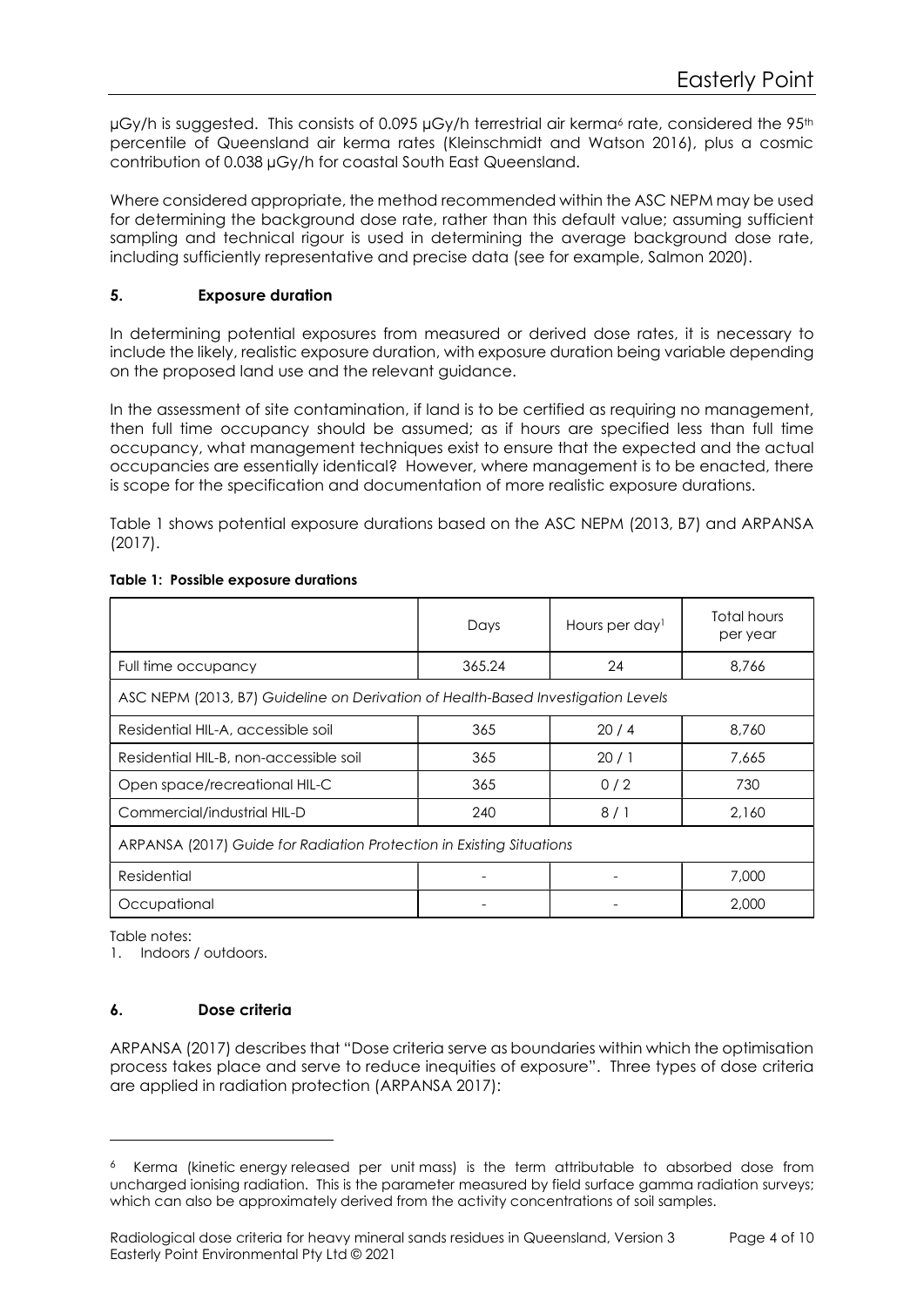- Dose constraints a prospective and source-related restriction on the individual dose from a source, which provides a basic level of protection for the most highly exposed individuals from a source, and serves as an upper bound on the dose in optimisation of protection for that source.
- Dose limits the value of the effective dose or the equivalent dose from planned exposure situations that shall not be exceeded.
- Reference levels in emergency or existing controllable exposure situations, this represents the level of dose or risk, above which it is judged to be inappropriate to plan to allow exposures to occur, and below which optimisation of protection should be implemented; the chosen value for a reference level will depend upon the prevailing circumstances of the exposure under consideration for the public and non-human biota.

These dose criteria are for the radioactive source, and exclude natural background levels.

Queensland Health (2020) describes that an annual dose of 0.3 mSv is a dose constraint for planned exposure situations, that is situations based on current regulated practices. This dose constraint is the dose that approved disposal of radionuclides to the environment should not exceed for these practices. This value is consistent with typical variations in natural background radiation levels in Australia, which ARPANSA (2008) describes as of the order of 0.1 – 0.3 mSv/y, with the variation due to differences in altitude, latitude and geology.

Section 54 of the Radiation Safety (RS) Regulation 2010 specifies a dose limit for public exposure of persons, as total effective dose, of no more than 1 mSv per year for licenced radiation practices with ionising radiation sources. This dose limit is consistent with that specified by ARPANSA (2020), which sets a dose limit of 1 mSv in a year as effective dose for members of the public.

It is generally appropriate to consider HMSRs as mineral substances that are radioactive materials that are not a radioactive substance. In which case, Section 58 of the RS Regulation specifies that a person in possession of such material must ensure that for public exposures, another person does not receive a total effective dose from ionising radiation emitted from the material of more than 1 mSv per year.

As the dose limits are for total effective dose, it is the stochastic effects which are being controlled, that is potential radiation induced cancers and genetic damage (hereditary effects), as these are considered to generally occur without a threshold level of dose. Tissue reactions, or deterministic effects, are relevant at much higher doses, such that controlling for stochastic effects is considered to be protective of these reactions.

ARPANSA (2017) describes that reference levels are used for optimisation of protection in existing exposure situations, and that an intermediate reference level of 10 mSv/y above natural background levels applies to legacy sites. And notes that "revision of the intermediate reference level to improve the situation progressively is required". For existing exposure situations, such as former unregulated HMSRs, Queensland Health (2020) describes that "Actual or potential annual doses to persons up to 5 mSv are within the tolerable range for existing exposure situations". Although it is also noted that:

Although annual doses to a person of up to 5 mSv are tolerable, it should be kept in mind that dose optimisation is a key principle. Remediation is more likely to be justifiable as the annual dose to a person approaches 5 mSv, whereas an annual dose to a person in the region of 1 mSv may only be justifiable if easy to achieve.

Table 2 of Queensland Health (2020), Action reference levels for radioactive contamination and guidance for action, describes the actions that may be taken if the estimated actual or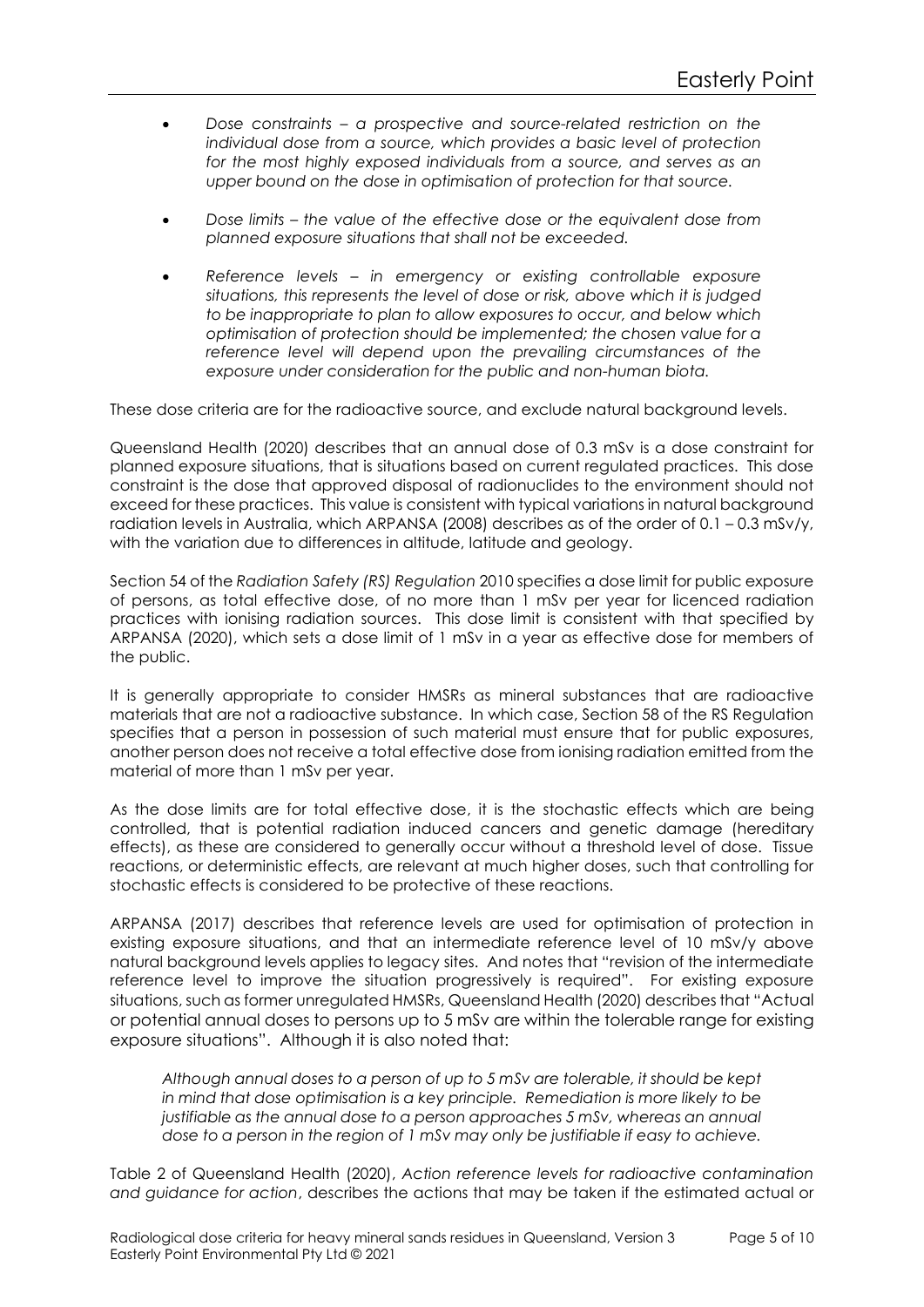potential annual effective dose, arrived at after a health risk assessment considering the current or reasonably foreseeable land use, exceeds the stated reference level. For existing exposure situations, this describes that sites should be recorded on the environmental management register (EMR) where the estimated annual dose is above 5 mSv, and that below this annual dose, there is no requirement to record sites on the EMR; unless buried material is confirmed or suspected and its impact has not been assessed.

Guidance on recording land on the EMR (Queensland Health 2020) includes that:

If there is no possibility, under reasonably foreseeable situations, of surface or buried material being redistributed or concentrated on site or being removed off-site, resulting in an annual dose above 5 mSv (either on or off site), there is not sufficient concern to justify management, remediation or recording on the EMR.

If the health risk assessment for a site did not consider likely future land use circumstances, particularly the disturbance of buried contaminants, the site should be recorded on the EMR even though the current estimated dose may be less than 5 mSv.

In contrast, Queensland Health (2020) describes that:

For sites that have, or could foreseeably have, a sensitive use, the preferred endpoint for remediation is that sufficient radioactive contaminant is removed so that a person's annual exposure due to the contaminant is no more than about 0.3 mSv to 1 mSv. If that preferred endpoint cannot be reasonably achieved there should be sufficient explanation to demonstrate why that is the case.

In reaching the remediation endpoint, Queensland Health (2020) notes that in some cases the "radiation exposure will remain elevated but low enough to be acceptable without having to place restrictions on the use of the site", whereas in other cases "the endpoint may be a tolerable level but one that requires the site to be on the EMR and subject to a site management plan".

In interpreting the various dose criteria, it is helpful to consider the magnitude of these values in the context of radiation protection overall. ARPANSA (2014), for example, describes that in regard to exposure of the whole body, below 10 mSv are considered to be "very low doses, which correspond to the range of exposure any member of the public may experience under normal circumstances on a yearly basis". In regard to cancer and heritable effects, ARPANSA (2014) describes that:

For radiation protection purposes, the estimates of stochastic risk use the detriment-adjusted nominal risk coefficient of dose. This includes the risk of all cancers and heredity effects, averaged over all variation caused by age, gender, race and other factors, and the severity of the disease ('detriment'); into one common number. This is estimated by the International Commission on Radiological Protection (ICRP 2007) to be approximately 5% per Sv.

This notes that the risk coefficient may need to be adjusted as new scientific knowledge becomes available, and that irrespective of the form of the dose-responsive relationship, to manage the potential risks at such exposures, dose should in all cases be kept as low as reasonably achievable (ALARA)<sup>7</sup>. Although it is also highlighted that the risk coefficient is specified in Sv, while the reference levels discussed are in mSv, i.e. 0.005% per mSv.

 $^7$  That actual exposure, likelihood of exposures and number of exposed persons should be as low as reasonably achievable (ALARA), taking into account economic and societal factors (ARPANSA 2017).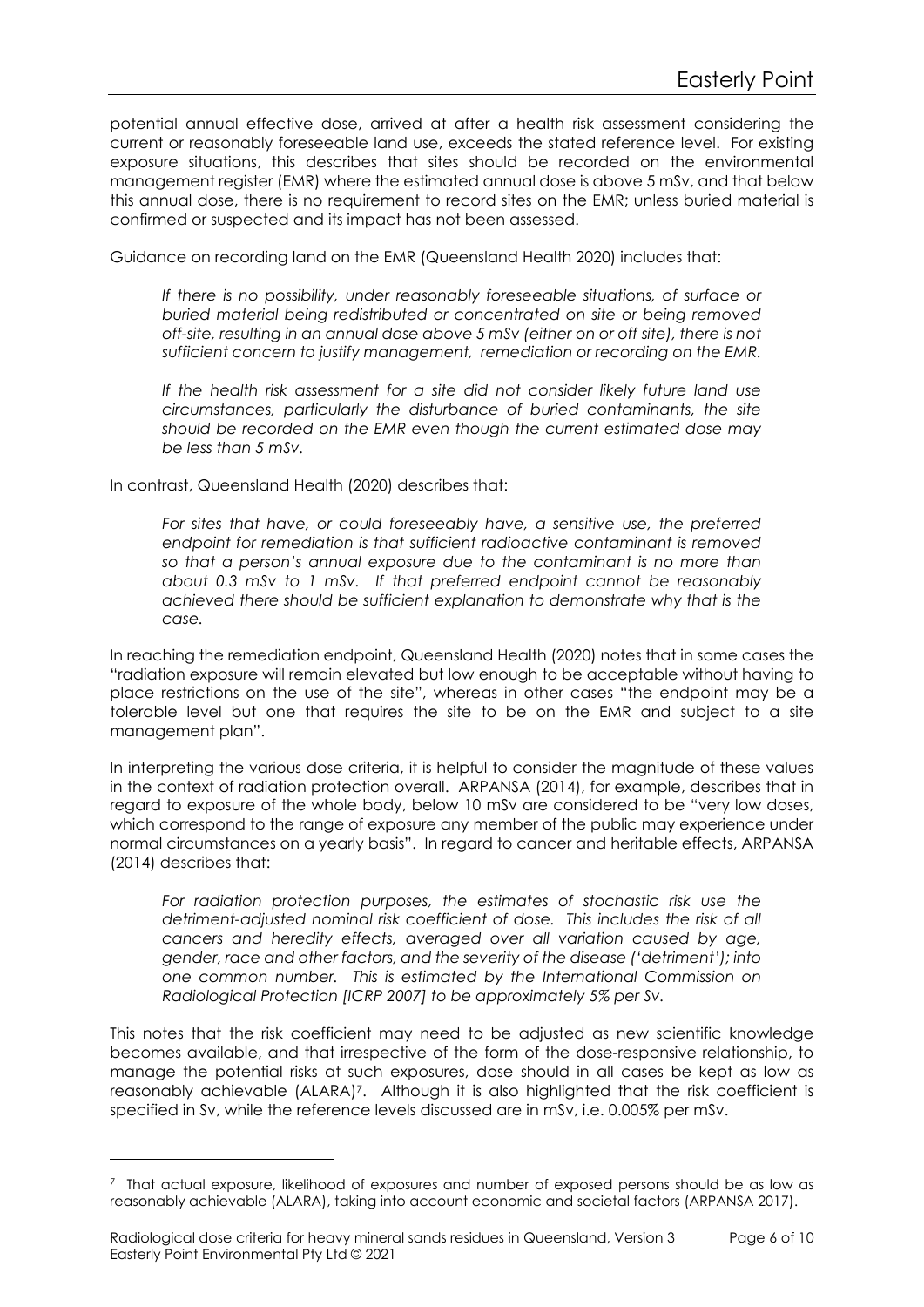# 7. Data assessment

The ASC NEPM (2013, B1) recommends the 95% upper confidence limit (UCL) of the arithmetic mean  $(\bar{x})$  as the key statistical estimate of exposure, as well as that no value exceeds 250% of the relevant action level (max test), and that the standard deviation of the sample data is  $\leq$ 50% of the relevant action level. The 95% UCLX provides a mechanism to account for uncertainty in whether the data set is large enough for the mean to provide a reliable measure of central tendency, noting that small data sets result in higher UCLs (NEPC 2013, B2).

The use of the 250%/50% rules serve to highlight potential hotspots and to avoid the diluting of higher dose rates by the averaging of these with lower dose rates. That is, measures of central tendency are suitable for estimating exposures only where it can be shown that they adequately represent the sources being considered.

For this reason, the data should be thoroughly examined and displayed, and no single metric should be used in isolation, but rather a weight of evidence/lines of evidence approach should be used. As noted in DoE (1998), sample locations and results should be plotted on site plans for the various depths, and in addition to estimates of population parameters, histograms or frequency distributions should be used to illustrate the distribution results.

## 8. Suggested "HIL" dose criteria

Based on the forgoing, and the regulatory dose limit of 1 mSv/y for members of the public, at the most conservative exposure duration of 8,766 hours per year, using the mid-point conversion coefficient of 0.8 Sv Gy-1 and including background radiation (terrestrial and cosmic), the residential land use criterion proposed is 0.3 µGy/h (1 mSv/y). This can be thought of as the HIL-A value in the context of the ASC NEPM (2013, B1).

This dose criterion should be compared to the 95% UCLX of the collected sample data for the site or decision area. Additionally, using the ASC NEPM data assessment framework of the maximum value not exceeding the action level by more than 250%, the maximum value for residential land use should not exceed 0.5 µGy/h (2.5 mSv/y), and the standard deviation of the data set should be  $\leq 0.2 \mu Gy/h$  (0.5 mSv/y).

The null hypothesis (H<sub>O</sub>) for residential land use should therefore be of the form:

Ho:  $95\%$  UCL $\bar{x}$  > 0.3 µGy/h; max test > 0.5 µGy/h; and std dev. > 0.2 µGy/h

Dose criteria for other land uses are shown in Table 2, along with the dose constraint. The dose constraint, consistent with the ALARA principle, should be set as the remediation target level where remediation is required (Queensland Health 2020). Where the land use dose criteria are exceeded, ongoing site management is required to allow the proposed land uses.

| Table 2: "HIL" dose criteria for heavy mineral sands residues by land use ( $\mu G y/h$ ) <sup>1,2</sup> |  |
|----------------------------------------------------------------------------------------------------------|--|
|----------------------------------------------------------------------------------------------------------|--|

|                                               | 95% UCL $\bar{x}$ <sup>3</sup> | Maximum | Standard<br>deviation |
|-----------------------------------------------|--------------------------------|---------|-----------------------|
| Dose constraint $4 - 0.3$ mSv/y               | 0.2                            | 0.25    | 0.15                  |
| Residential (HIL-A and HIL-B) $4 - 1$ mSv/y   | 0.3                            | 0.5     | 0.2                   |
| Open space/recreational (HIL-C) $5 - 1$ mSv/y | 2.0                            | 4.5     | 1.0                   |
| Commercial/industrial (HIL-D) 6 - 1 mSv/y     | 0.7                            | 1.6     | 0.4                   |

Table notes:

1. Coefficient of 0.8 Sv Gy<sup>-1</sup> used to convert absorbed dose in air to effective dose.

2. Includes background of 0.095 µGy/h terrestrial and 0.038 µGy/h cosmic.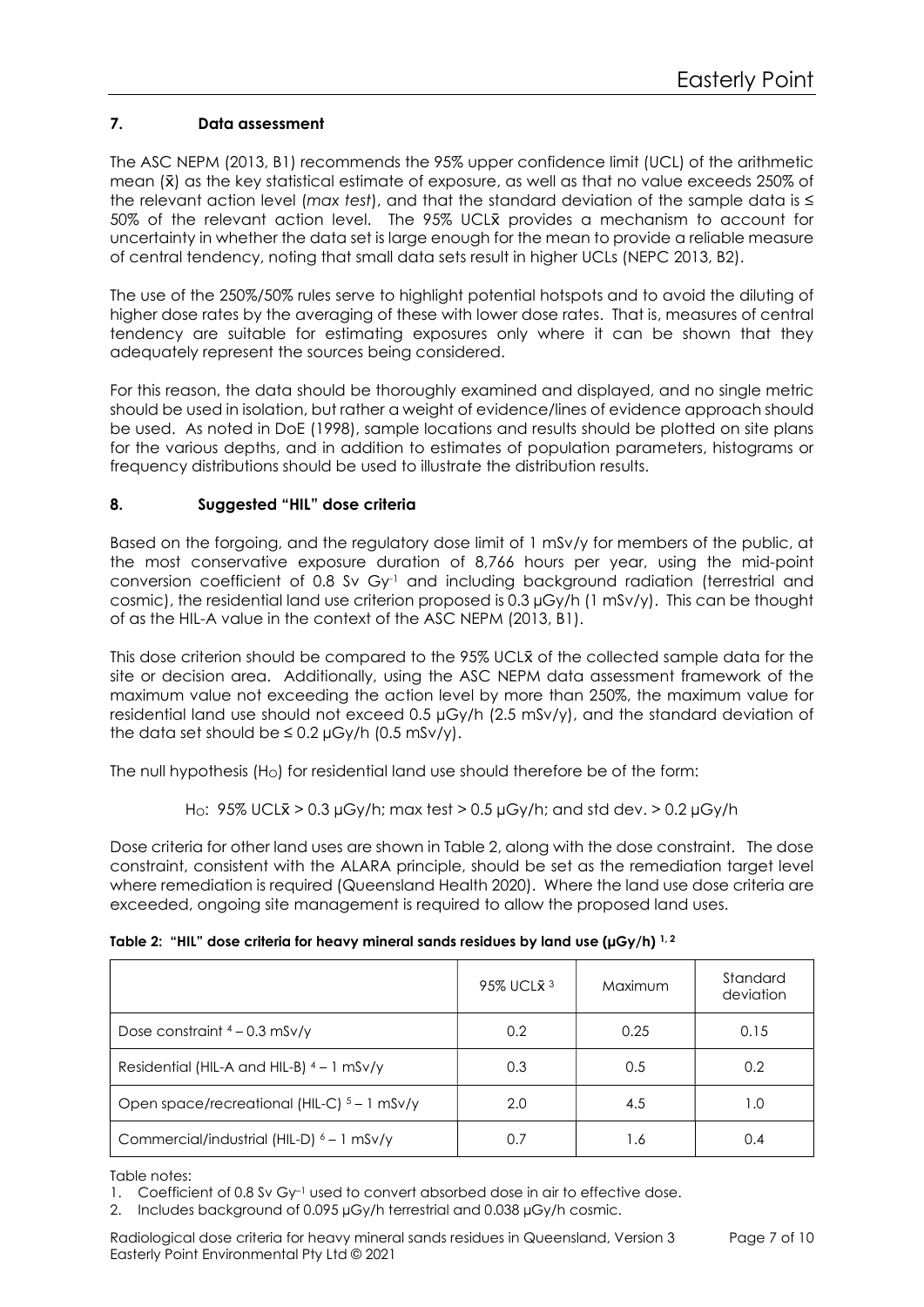- 3. 95% upper confidence limit (UCL) of the arithmetic mean  $(\bar{x})$ .
- 4. Exposure duration of 8,766 hours per year.
- 5. Exposure duration of not more than 730 hours per year.
- 6. Exposure duration of not more than 2,160 hours per year.

### 9. Rationale for "HIL" dose criteria

Queensland Health (2020) is considered the primary guidance for the assessment requirements in regard to land contaminated by radioactive material in Queensland, and should be referred to for guidance on the assessment, management and remediation of HMSRs in Queensland. However, the variable dose levels specified in regard to listing of land on the land registers do not allow clear, unambiguous direction to regulators, land owners, consultants or contaminated land auditors in regard to notification of land, or, where appropriate, for the removal of land from the land registers.

DES (2015) describes that the need to list land on the EMR will be considered where "A notifiable activity is being carried out on the land, or a notifiable activity has previously been carried out on the land, except where it has been demonstrated that the land is not contaminated". Notifiable activities prescribed under Schedule 3 of the EP Act relevant to HMSRs include "Landfill – disposing of waste (excluding inert construction and demolition waste)"; noting that the types or quantities of waste are not specified. Additionally, in some circumstance, "Mine wastes" and/or "Mineral processing" may also apply. Therefore, where HMSRs have been placed on land, listing on the EMR may be required based on the occurrence of a notifiable activity.

Land may also be listed on the EMR when the land is considered to be contaminated land, with DES (2015) describing that:

Contaminated land is interpreted in accordance with the EP Act to be land, including associated water or airspace, that is … contaminated by a hazardous contaminant, which if improperly treated, stored, disposed of or otherwise managed, is likely to cause material or serious environmental harm by adversely affecting environmental values, including those related to ecological health or public amenity, safety or health or otherwise protected under an environmental protection policy or regulation, of the land or other land or another part of the environment.

Queensland Health (2020) describes that land should be recorded on the EMR if the annual dose is above 5 mSv, or "the health risk assessment did not consider likely future land use circumstances, in particular a more sensitive land use" or "buried radioactive material is confirmed or suspected but its impact has not been assessed". It also describes that remediation may be justifiable in the region of 1 mSv only "if easy to achieve". While the intent of these statements is reasonable, the question of who should determine their validity on a case by case basis is not addressed in Queensland Health (2020). Where the person funding the assessment and management of HMSRs affected land is making the determination, financial considerations will generally take precedence; at times at the expense of health and environmental considerations.

Alternatively, where DES or contaminated land auditors approved by DES are making such determinations, a higher weighting will be assigned to health and the environment. Accordingly, it is considered necessary to set a dose criteria that ensures that land impacted by HMSRs is addressed consistently with other types of contamination, whilst also being consistent with the existing Queensland regulatory framework. Review of this existing regulatory framework, including from national and state guidance and state legislation is summarised in Table 3 in regard to acceptable dose limits.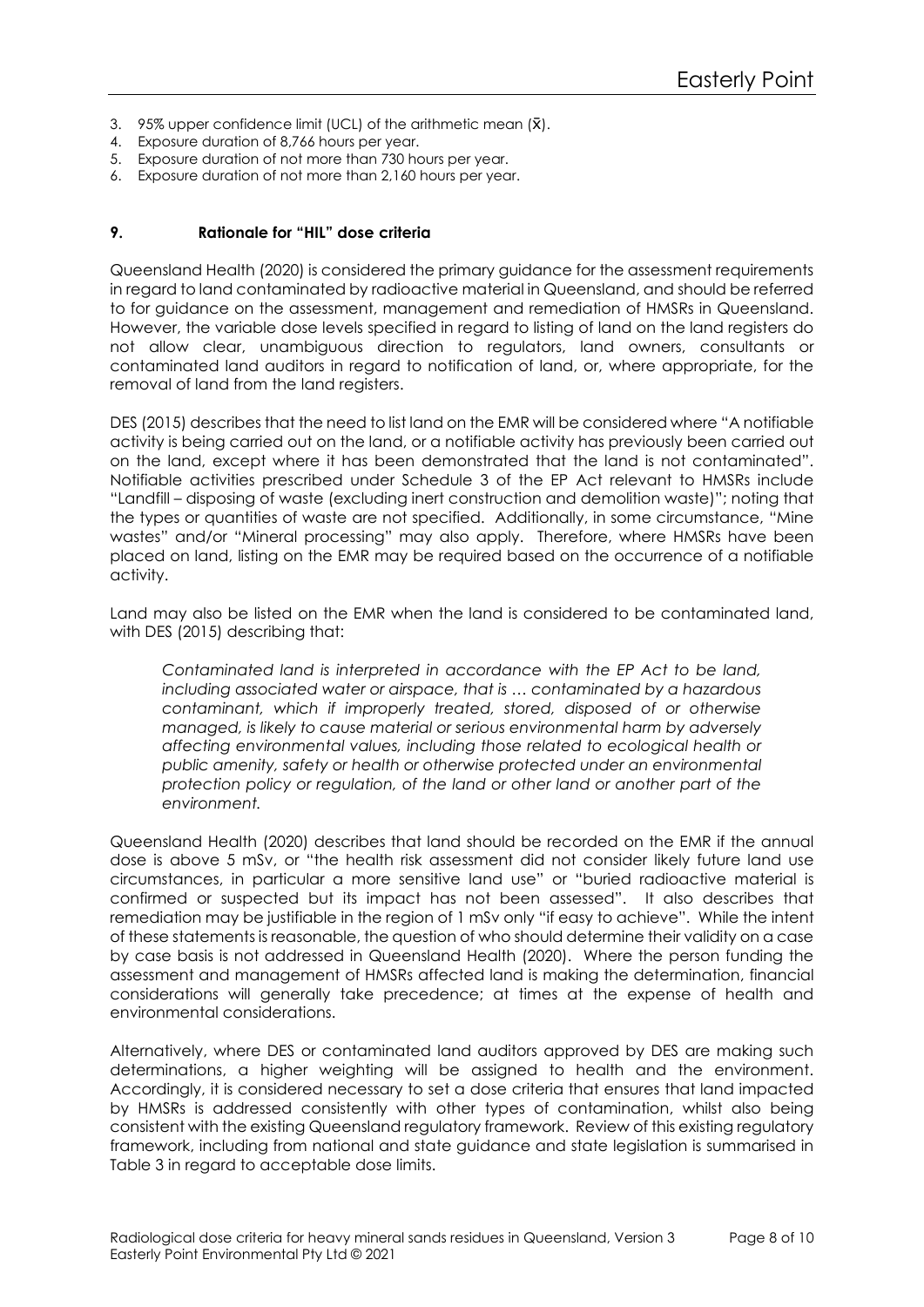|  |  |  |  | Table 3: Dose limits from relevant regulatory guidance |  |
|--|--|--|--|--------------------------------------------------------|--|
|--|--|--|--|--------------------------------------------------------|--|

| Reference              | Dose limit<br>(mSv/y) | Application of dose limit                                                                                                                                                                                                                                                  |
|------------------------|-----------------------|----------------------------------------------------------------------------------------------------------------------------------------------------------------------------------------------------------------------------------------------------------------------------|
| ARPANSA 2020           | 1                     | Dose limit for members of the public as effective dose.                                                                                                                                                                                                                    |
| NHMRC/NRMMC 2018       |                       | Radioactivity in drinking water, with the need for and the<br>degree of remedial action determined based on advice<br>from the relevant state health authorities, and should<br>include a cost-benefit analysis.                                                           |
| Queensland Health 2020 | $0.3 - 1$             | Remediation target levels for sites that have, or foreseeably<br>have, a sensitive use; the preferred end point for<br>remediation.                                                                                                                                        |
| Queensland Health 2020 |                       | If decontamination of a site is not possible, or not carried out<br>within a reasonably short time following the contamination,<br>the site may be recorded on the EMR.                                                                                                    |
| S. 53 RS Regulation    | 1                     | The radiation dose limits applying to the occupational<br>exposure of a person to ionising radiation emitted from the<br>source, other than while involved in carrying out the<br>practice.                                                                                |
| S. 54 RS Regulation    |                       | A licence holder in possession of an ionising radiation source<br>for a radiation practice while the practice is carried out, the<br>radiation dose limits applying to the public exposure of a<br>person to ionising radiation.                                           |
| S. 57 RS Regulation    | 1                     | The radiation dose limit applying to the occupational<br>exposure of a pregnant woman to ionising radiation while<br>involved in carrying out the practice.                                                                                                                |
| S. 58 RS Regulation    | 1                     | A person who possesses a mineral substance that is a<br>radioactive material that is not a radioactive substance<br>must ensure that for public exposures another person does<br>not receive a total effective dose from ionising radiation<br>emitted from the substance. |

The setting of analogous ASC NEPM HILs as dose criteria, consistent with the existing legislative requirements, is considered to be a realistic and easy to achieve approach for ensuring that appropriate, objective and unambiguous decisions can be made regarding the assessment and management of land potentially impacted by HMSRs. Furthermore, this approach allows consistency in the assessment and management of radiological contamination along with other chemical and mineral forms of contamination, which often potentially occur in concert with radiological contamination.

By setting a clear dose criteria for defining contaminated land, sites which do not present a potential risk to health and the environment can be addressed outside of the contaminated land framework. Conversely, sites which may potentially pose a risk to health and the environment can be managed unambiguously within the existing framework, under the existing regulatory oversight using relevant policies and guidance, including use of Queensland Health (2020) and the ASC NEPM (2013) for their assessment, management and remediation,

### 10. References

Australian and New Zealand Governments (ANZG) (2018) Australian and New Zealand Guidelines for Fresh and Marine Water Quality.